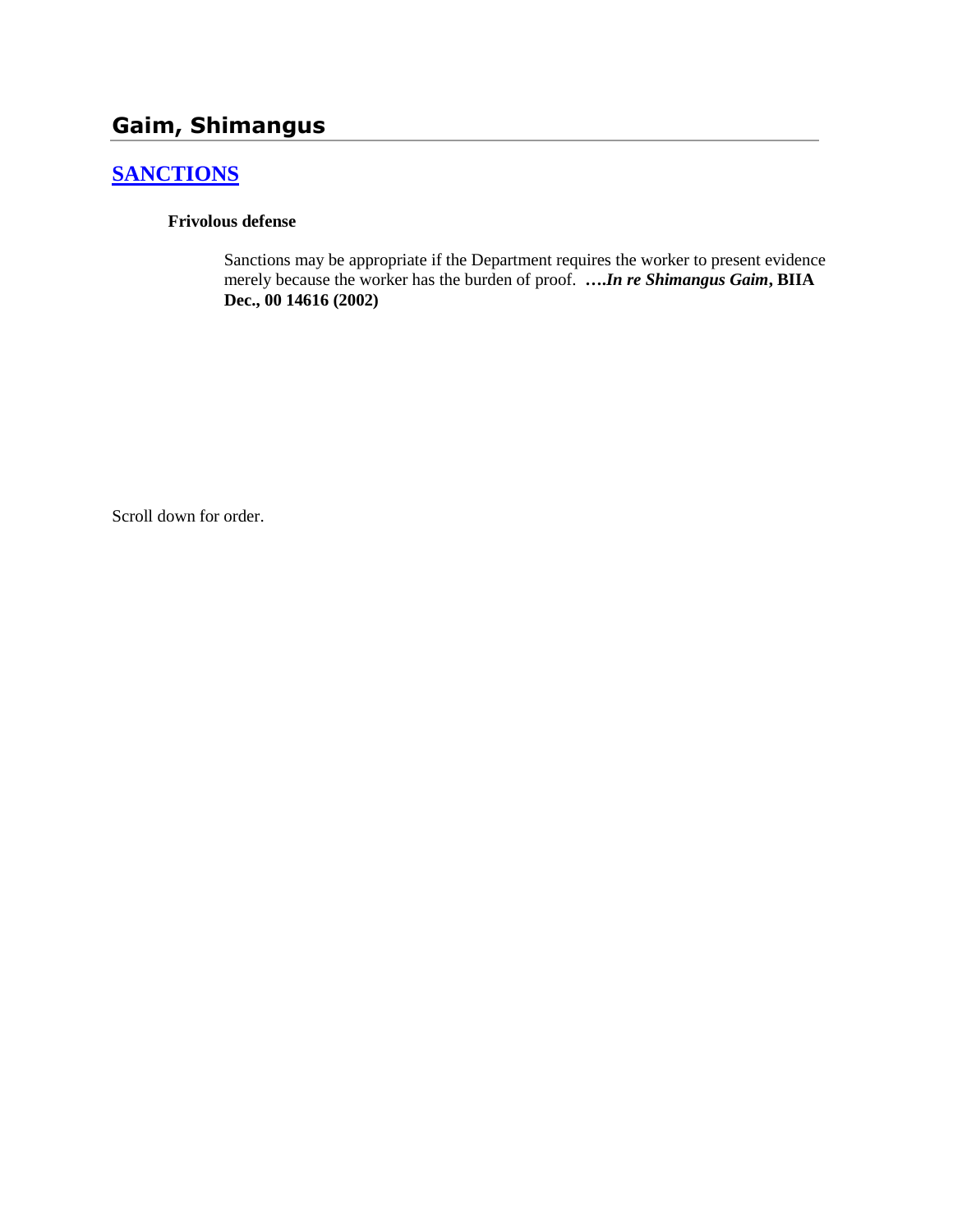#### **BEFORE THE BOARD OF INDUSTRIAL INSURANCE APPEALS STATE OF WASHINGTON**

**)**

**)**

**IN RE: SHIMANGUS GAIM ) DOCKET NO. 00 14616**

**CLAIM NO. P-181113 )**

**ORDER GRANTING CLAIMANT'S MOTION FOR SANCTIONS**

The claimant, Shimangus Gaim, filed an appeal with the Board of Industrial Insurance Appeals on May 5, 2000, from an order of the Department of Labor and Industries dated May 1, 2000. The order set aside the terms of a January 5, 2000 order and affirmed the provisions of an order issued on September 8, 1998. The September 8, 1998 order closed the claim with an award for permanent partial disability consistent with the degree of disability represented by Category 2 of WAC 296-20-280. On May 2, 2001, our industrial appeals judge issued a Proposed Decision and Order that reversed the remanded the matter to the Department with directions to pay time-loss compensation for the period May 22, 1998 through May 1, 2000 and directed the claim remain open for further proper necessary medical and/or surgical treatment. On May 31, 2001, having received no Petition for Review, we issued an Order Adopting Proposed Decision and Order as the final decision of the Board. On June 27, 2001, we received from Mr. Gaim, a motion for terms pursuant to RCW 4.84.185. After consideration of the claimant's motion, the response of the Department, the reply to the Department's response, and the record in this appeal, we determine that the motion should be granted.

Mr. Gaim suffered a low back injury on February 19, 1997. The claim was allowed. Conservative treatment did not resolve his problems and he was recommended for surgery in 1997. It was determined that he suffered a herniated disc at L4-5 and, prior to the closure of the claim, had a history of radiculopathy causing pain in the leg. An independent medical evaluation, performed in November 1997, led the examiner's to conclude that surgery should be performed and also concluded that at the time of their examination his condition should not be considered fixed and stable. A neurosurgeon who also examined him at the time, Dr. Yonemura, recommended surgery. Mr. Gaim, however, was hesitant to have the surgery performed. Conservative treatment reduced the symptoms in Mr. Gaim's leg, but not those in his low back. Frustrated with Mr. Gaim's reluctance to have surgery, Dr. Yonemura eventually indicated he no longer wished to treat Mr. Gaim. This appears to be the extent of the medical information available to the Department at the time it closed the claim the first time. On September 8, 1998, the Department issued an order that closed the claim with an award for permanent partial disability equal to Category 2 of the categories for permanent dorso-lumbar and lumbosacral impairments. An appeal of that order resulted in the issuance of an Order on Agreement of Parties that reversed the order and remanded the matter to the Department for further investigation.

The claimant was referred to another neurosurgeon, Dr. Wright. At that time another MRI was performed but claimant no longer had complaints of pain radiating into his leg. Based on this, Dr. Wright no longer though the claimant was a surgical candidate. Dr. Wright referred him to Dr. Blanton, a physiatrist. Dr. Blanton recommended an industrial rehabilitation program, which he described as a combination of physical therapy and occupational therapy designed to get the claimant back to work. It is significant that both doctors, as well as the previous independent medical examiners, felt that at the time of their examinations Mr. Gaim was unemployable. Armed with this information, on May 1, 2000, the Department issued another order that affirmed the original closure under the original terms. The appeal of that order is the appeal currently before us. In the course of the appeal, Mr. Gaim presented the testimony of Dr. Blanton and Dr. Wright. The Department rested without presenting testimony. Our industrial appeals judge issued a Proposed Decision and Order that found for the claimant based on medical evidence overwhelmingly

1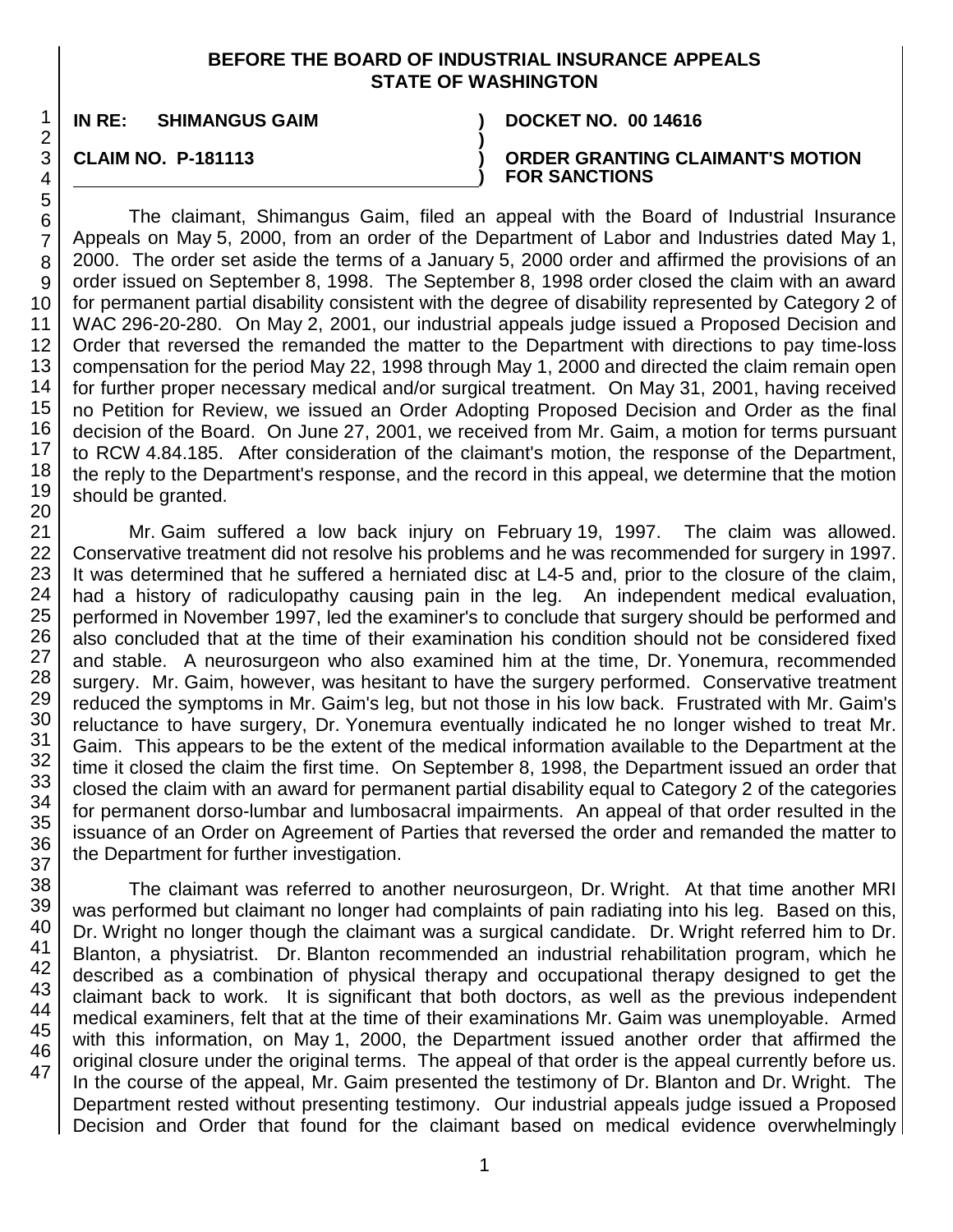establishing that the condition caused by the industrial injury was not fixed and stable and required further treatment.

The claimant then filed a motion for sanctions. In its response, the Department indicated that Dr. Yonemura's notes indicate that Mr. Gaim was not amenable to undergoing surgery and that he had already run the gambit of conservative treatment from medication to physical therapy to epidural steroid injections. Consequently, on September 8, 1998, the Department issued its order closing the claim with a permanent partial disability rating. The Department did not argue that it had medical information that conflicted with the medical information described by the claimant in its motion and presented at hearing through the testimony of Dr. Wright and Dr. Blanton. The Department did not pursue the avenues afforded by RCW 51.32.110 if it believed that Mr. Gaim was being uncooperative nor was there any argument or evidence presented that would have tended to indicate that the recommended non-surgical treatment modalities, physical therapy and occupational therapy, were not considered by the Department to be proper and necessary treatment. The overwhelming evidence supports the conclusion that the Department's own independent medical examiners, as well as the doctors who testified on behalf of the claimant, believed that claimant's condition was not fixed and stable.

In response to Mr. Gaim's motion, the Department also argued that the claimant has the burden of establishing his right to benefits at all stages of the claim, citing as authority, *Olympia Brewing Co. v. Department of Labor & Indus.,* 34 Wn.2d 498 (1949). Accordingly, the Department believes it is not frivolous for the defense to stand by their right to hold the claimant to its burden of proof. This interpretation is not warranted by *Olympia Brewing.* That case discusses the burden of proof when a party challenges a determination of the Department in an appeal before the Board. The argument that the Department is justified in taking action without a factual basis and can require the worker to prove his or her entitlement to benefits at the Board is not supported by the holding in *Olympia Brewing* or any other decision or statute. We can think of no purpose of the act that would be served by placing such a burden on the worker for claiming benefits under the act.

RCW 4.84.185 provides for a non-prevailing party to pay reasonable expenses, including fees an attorney incurred in opposing an action or defense that was frivolous and advanced without reasonable cause. The standard can be described as whether the party against whom the motion is made has raised a defense about which there was no debatable issues upon which reasonable minds might differ and so devoid of merit that there was no possibility of success. *Biggs v. Vail,*  124 Wn.2d 193 (1994). Our review of this matter it becomes hard to understand, let alone explain, the Department or the assistant attorney general's handling of this claim. It appears that this situation is precisely what the legislature had in mind when in enacted RCW 4.84.185. We believe the Department should pay the claimant's reasonable expenses, including attorney fees.

We note that the Department has argued that this motion is untimely under the statute. The statute requires that the motion must be filed within thirty days of the entry of the final order. We note that the claimant filed this motion under Docket No. 98 18019, which was the docket number assigned to the appeal of the 1998 order that closed the claim. However, it was clear upon the reading of the claimant's motion that the motion for terms was intended to apply to the final order issued in Docket No. 00 14616. This motion, filed on June 27, 2001, was clearly filed within thirty days of our May 31, 2001 Order Adopting Proposed Decision and Order. Our intention to treat the

1